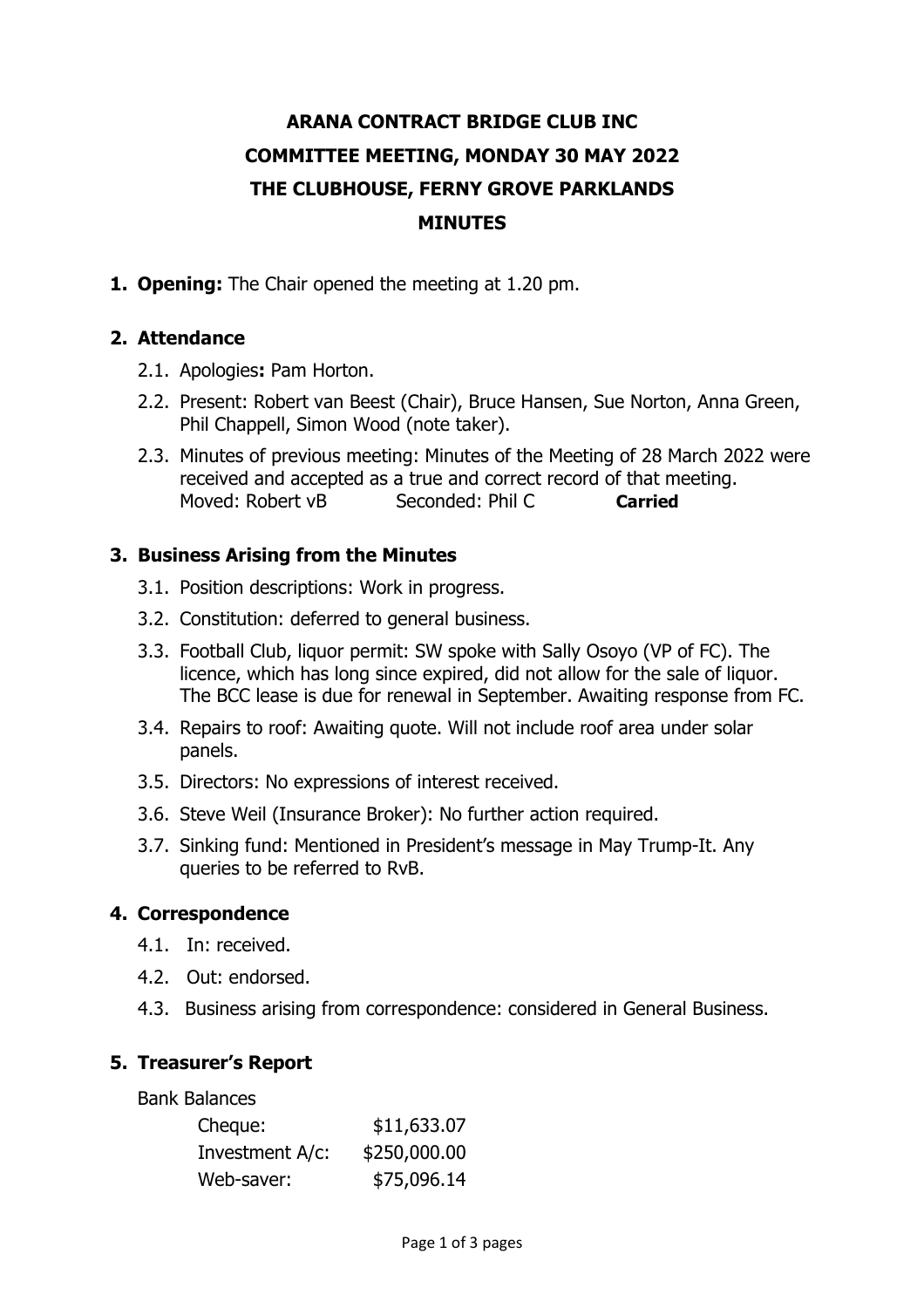SN advised that \$5,000, being the grant from BCC, had been transferred to the WebSaver A/c.

BH asked whether the Amaysim mobile phone plan was still necessary. Essentially, the square terminal can be 'hot-spotted' to any mobile phone. It was decided to cease the plan.

Will need instructions on how to hot-spot/tether to the terminal.

SN advised that revenues (eg new lessons) were down, but exes had also decreased. Cash balances were holding up.

Require an up-to-date list of eftpos terminal operators and procedural instructions to be posted on the notice board (SW, SN and BH to progress).

Account from security firm for call-out by FC. SW to follow up with the FC.

MOVED THAT the reconciliation statement and bank statement for April & May be ratified. Proposer: Sue Norton Seconded: Simon W **Carried** 

**6. New Members:** Nil new applications received.

Frank van der Woude is a returning member

### **7. General Business**

7.1. New Constitution

Bruce H to review existing current constitution with the draft voted on last year. Highlight the differences and explain. The proposed new constitution is based on the model rules in the Associations Incorporation Regulations and is acceptable to the QBA.

7.2. Meeting with Ms Shannon Clarke, BCC

Ms Clarke has recently taken over as Sport and Rec officer for the Gap ward. She wished to meet and introduce herself, and discuss matters of relevance to the ACBC.

7.3. Beginners Teaching

Trish Lye and Dawn Benes will offer further assistance at the end of the beginners' lessons.

Participants to be given a complementary system card.

Sue N proposed that the Club purchase 50 of Andy Hung's Cheat Sheet for \$500. New members and beginners to be given a complimentary copy. Immediate past beginners may purchase a copy for \$5. The cost to others is \$10. Seconded SW, **Agreed**.

7.4. Occasional players

Sue N mentioned there are a number of members who play irregularly. Sue suggested they be contacted.

There could be a need to develop a process within the club where more experienced players can mentor/ assist less experienced players. Sue to consider further.